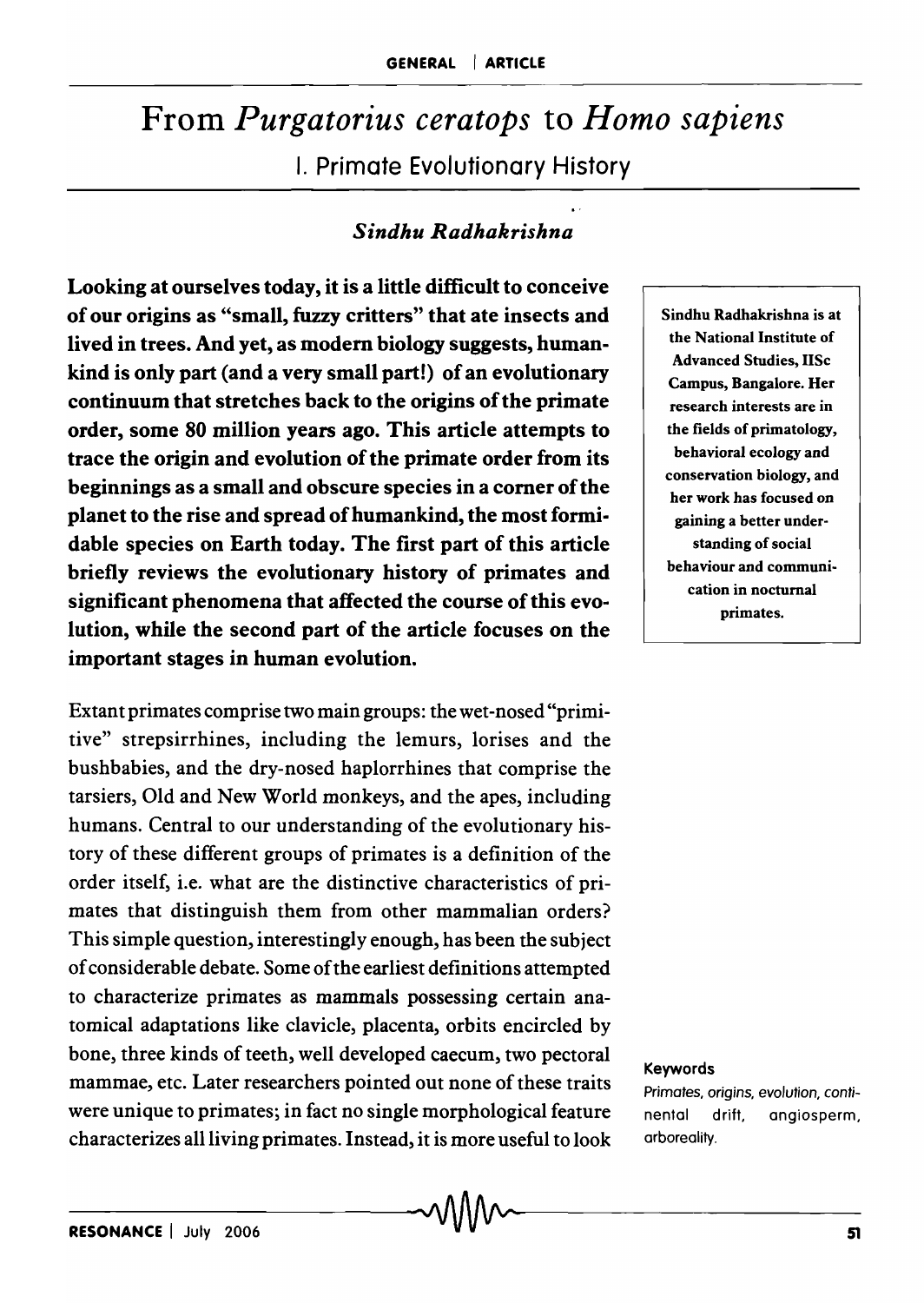at the order as distinguished by a distinct pattern of evolutionary trends. According to this view, some of the important evolutionary trends that define the order include: (i) increased mobility and refinement of digits, particularly thumb and big toe (ii) progressive shortening of snout, and decrease in use of smell, with concomitant development of binocular, stereoscopic and colour vision (iii) increase in absolute and relative brain size, with more cerebral cortex (iv) longer life span, slower rate of reproduction and delayed sexual maturity (v) progressive development of truncal uprightness leading to bipedalism (vi) shift from individual home range based social systems to group range based social systems and complex interactions between individuals governed by elaborate sets of behaviour and long-term relationships.

## **Primate Evolutionary History**

A simplified version of the primate phylogenetic tree begins in the Paleocene epoch 65-55 millions of years ago (mya) ( $Box 1$ ) with the appearance of the Plesiadapiformes in Europe and North America. The Plesiadapiformes are thought to have been a group of small mammals with primate-like features. The earliest recognised species from this group, *Purgatorius ceratops*, is considered the earliest and most primitive primate. Euprimates (meaning true primates), or primates of modern aspect, appeared in the Eocene epoch (55-38 mya). Most likely descendants of the Plesiadapiformes, fossil deposits of these primates have been discovered in North America, Europe, Asia and Africa. Two important groups are identified among the euprimates: the Adapids, ancestors to the strepsirrhines, and the Omomyids, ancestors to haplorrhines. After the initial split between strepsirrhines and haplorrhines, the strepsirrhine stock diverged to form two separate lineages, the lemuriformes and the lorisiformes. The lorisiform lineage then divided into the bushbabies and the lorises. Similarly the haplorrhine stock diverged to form the tarsiers and the simians. The simian stock in turn, diverged to form two separate lineages, the New World monkeys and the Old World monkeys. The divergence of the ape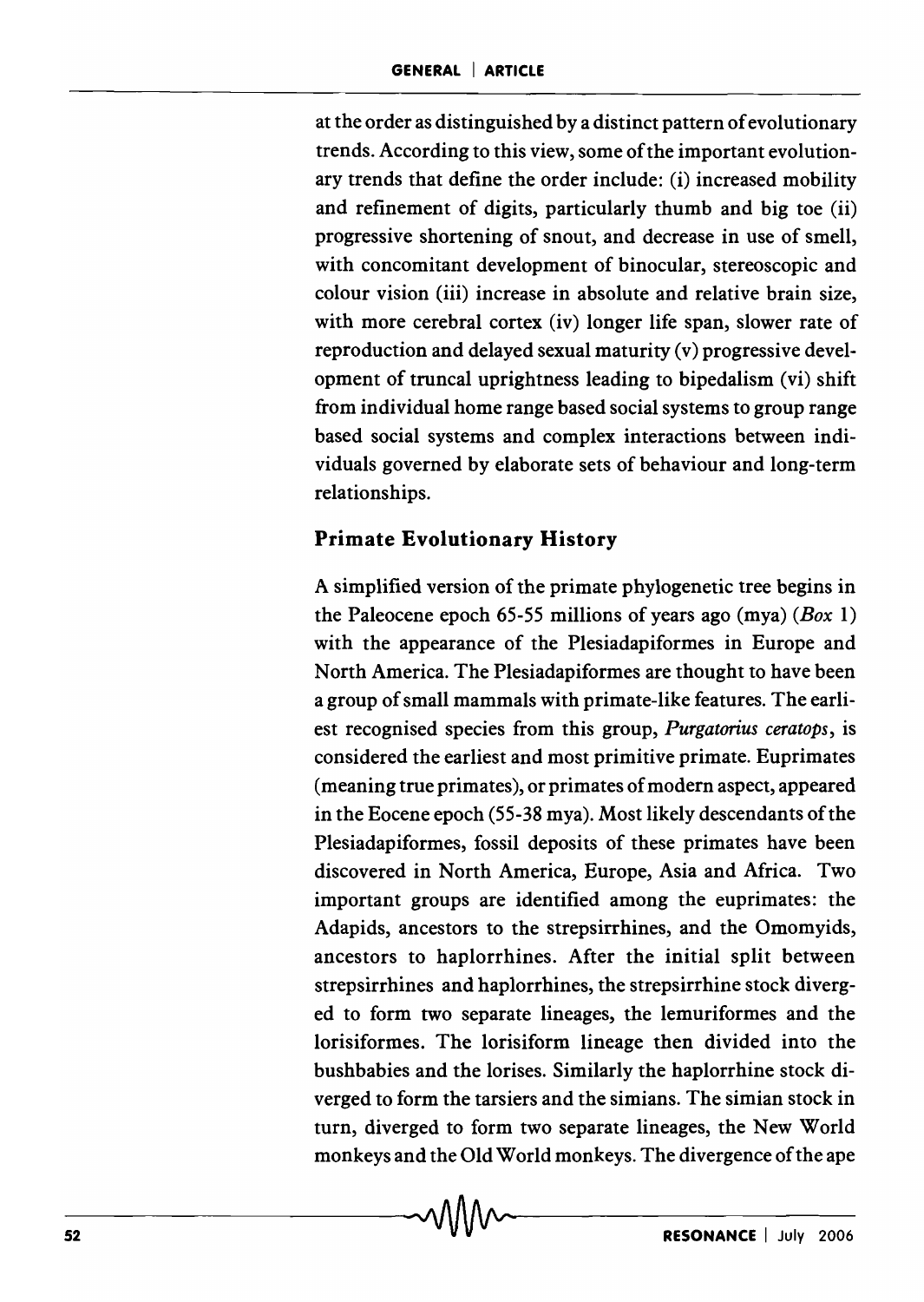#### Box 1. Geological Time Periods

The concept of geologic time periods or earth-history divisions was first introduced by geologists who determined the ages of different rocks on the basis of the kinds of fossil found in the rocks, or by evidence of major climatic changes. The smallest division of geologic time is the *Epoch,* which lasts several million years. A *Period* includes two or more Epochs and lasts tens of millions of years. It *is* considered the basic unit of geological time, in which a single type of rock system is formed. Two or more geological Periods comprise an *Era,* which is hundreds of millions of years in duration. Two or more geological Eras form an *Eon,* which is the largest division of geologic time, lasting many hundreds of millions of years. An *Age*  is a unit of geological time that is distinguished by some particular feature, for example, the Ice Age. An Age is shorter than an Epoch, usually lasting from a few million years to about a hundred million years. A simplified version of the geological time scale is presented in the table below.

| <b>EON</b>                     | <b>ERA</b>                  | <b>PERIOD</b>               | <b>EPOCH</b>               |
|--------------------------------|-----------------------------|-----------------------------|----------------------------|
| Phanerozoic<br>540 mya - today | Cenozoic<br>65 mya - today  | Quaternary 1.8 mya -        | Holocene 12,000 ya - today |
|                                |                             | today                       | Pleistocene 1.8 -.012 mya  |
|                                |                             | Tertiary 65 - 1.8 mya       | Pliocene 5-1.8 mya         |
|                                |                             |                             | Miocene 22 - 5 mya         |
|                                |                             |                             | Oligocene 38 - 22 mya      |
|                                |                             |                             | Eocene 55 - 38 mya         |
|                                |                             |                             | Paleocene 65 - 55 mya      |
|                                | Mesozoic<br>248 to 65 mya   | Cretaceous 135 - 65 mya     | Upper 98 - 65 mya          |
|                                |                             |                             | Lower 135 - 98 mya         |
|                                |                             | Jurassic 208 - 135 mya      |                            |
|                                |                             | Triassic 248 - 208 mya      |                            |
|                                | Paleozoic<br>540 to 248 mya | Permian 80 - 248 mya        |                            |
|                                |                             | Carboniferous 360 - 280 mya |                            |
|                                |                             | Devonian 408 - 360 mya      |                            |
|                                |                             | Silurian 438 - 408 mya      |                            |
|                                |                             | Ordovician 505 - 438 mya    |                            |
|                                |                             | Cambrian 540 - 500 mya      |                            |
| Proterozoic                    |                             | Vendian 600 - 540 mya       |                            |
| 2.5 bya - 540                  |                             |                             |                            |
| mya                            |                             |                             |                            |
| Archeozoic                     |                             |                             |                            |
| 3.9 - 2.5 bya ago              |                             |                             |                            |
| Hadean                         |                             |                             |                            |
| $4.6 - 3.9$ bya                |                             |                             |                            |

line from the Old World monkey stock is believed to have occurred in the Miocene epoch (22 - 5 mya). Large and small ape fossils are found in Miocene deposits, and it is generally accepted that the small ape forms are ancestral to the gibbons, while the large ape forms are ancestral to the great apes (orangutans, chimpanzees, gorillas) and humans *(Figure* 1).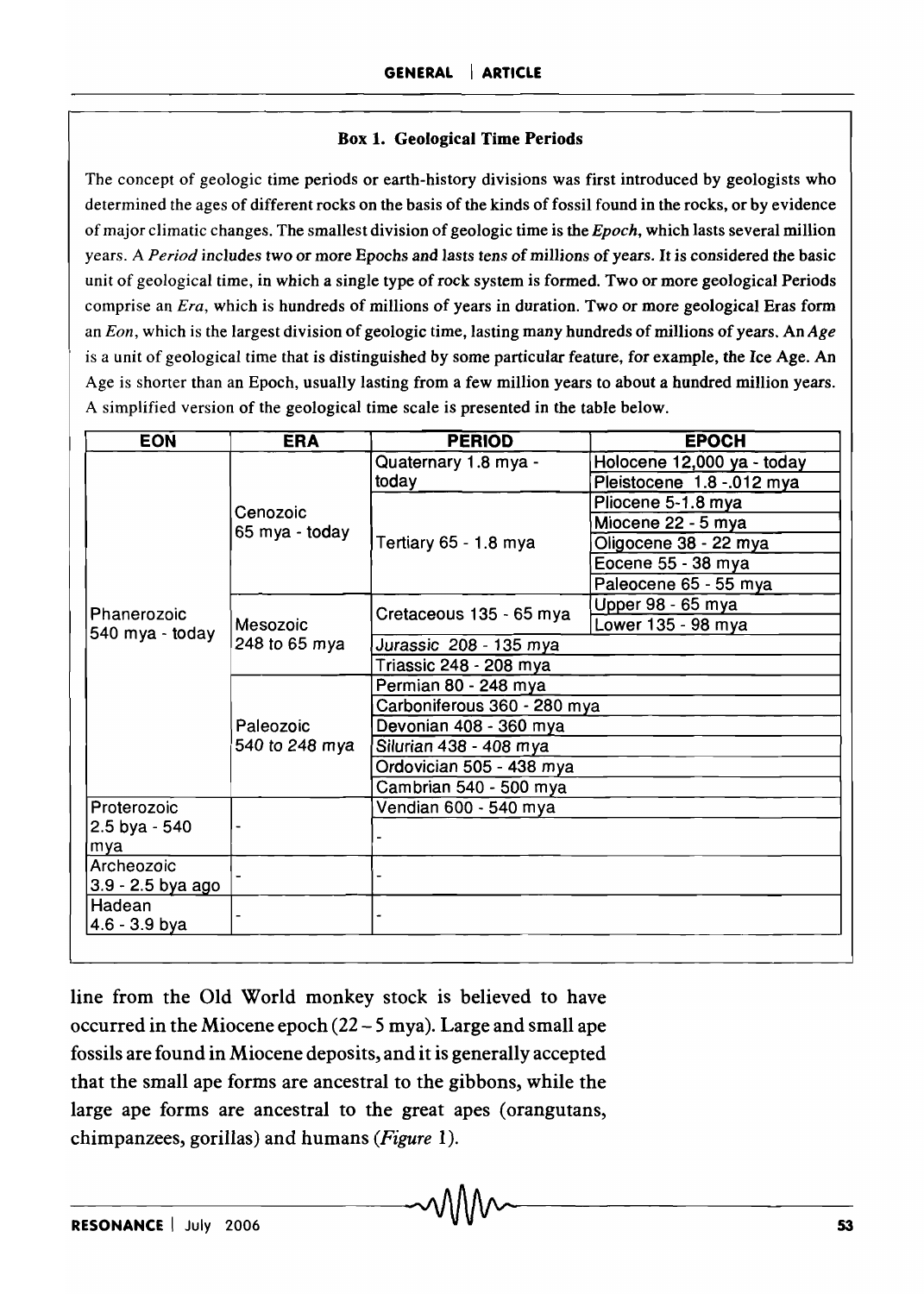

Figure 1.

In truth, primate evolutionary history is not so straightforward. Our knowledge of primate origins and evolution is primarily based on fragmentary fossils. Palaeontologists analyse the morphological characteristics discernible on such fossil fragments to come to conclusions about the relationships of the fossils to particular primate groups. In recent years, the comparative structures of chromosomes, DNA and proteins have also been used to reconstruct phylogenetic relationships and establish evolutionary timescales. Both due to the patchy fossil record and the different databases used, inferences on times of origin or divergence are usually areas of contention. A case in point is of the Plesiadapiformes. This group of mammals did not look like modern primates and retained many features lost in extant primates, such as small endocranial volume, deep post-orbital constriction and retention of claws on all digits. Hence some taxonomists do not consider them to be ancestral primates. However as a group, they commonly possess an anatomical feature, namely, the petrosal bulla (skeletal casing of the middle ear), which is a diagnostic characteristic of the primate order. It is on the basis of this morphological adaptation that they are included as ancestral members of the order.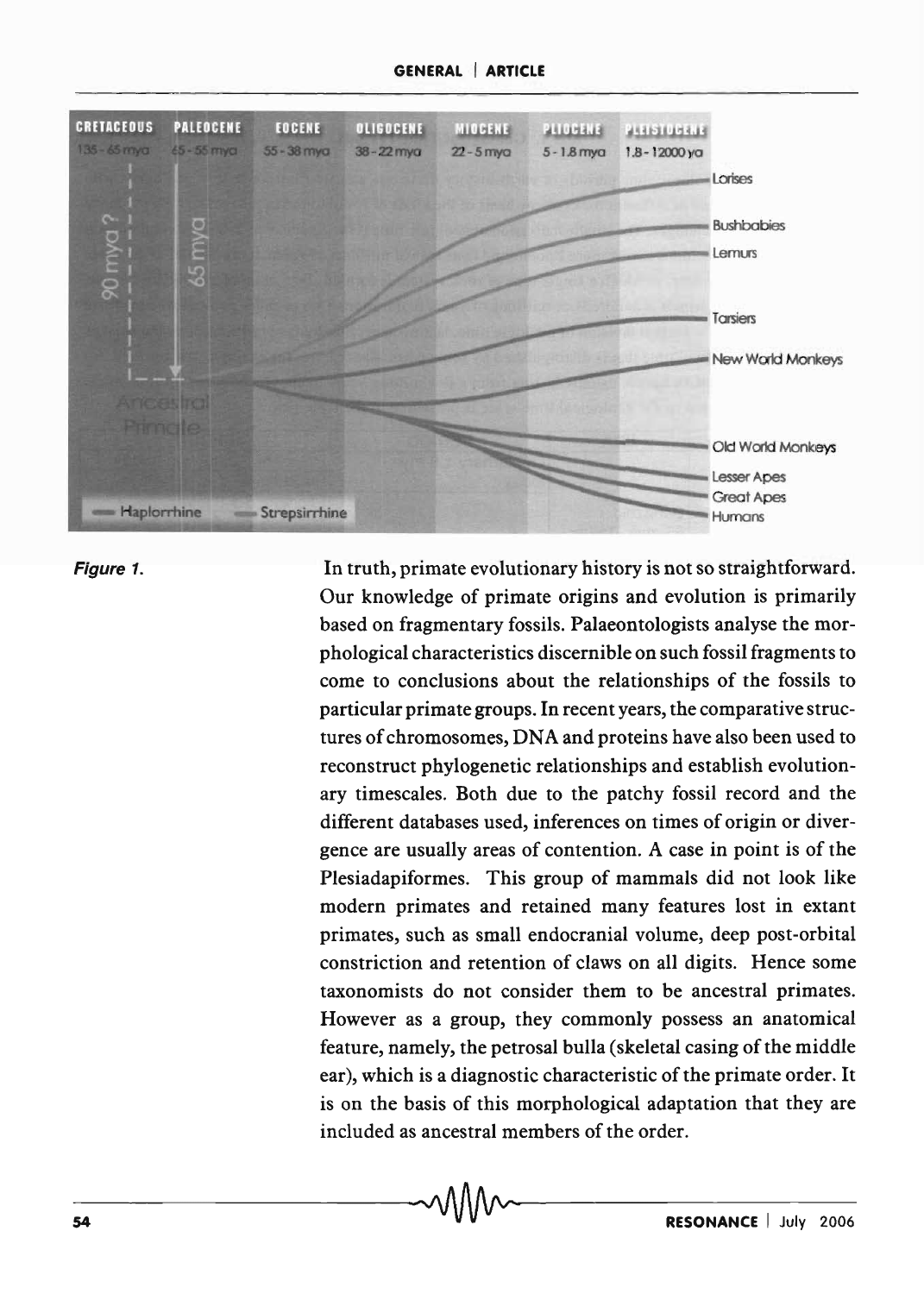Time of origin of the first ancestral primate is also a matter of some debate. Until recently, the time of divergence of the earliest primates from their mammalian ancestors was assumed to be around 65 million years ago. However, a team of investigators led by Simon Tavare from the University of Southern California use a mathematical model to suggest that the last common ancestor of primates existed much earlier, at 81.5 mya. Various molecular trees also indicate that primates originated much earlier than accepted, about 90 mya. New fossil findings may also add unexpected twists to established notions of primate ancestry. An interesting example of this is the discovery of fossil remains of two new lorisiform primate genera from the Eocene deposits of Egypt by E R Seiffert and his colleagues in 2001. This finding not only increases the number of known lorisiform genera, but also extends the known age of the last common ancestor of the strepsirrhines to about 50 mya.

#### **Prime Evolutionary Movers**

The history of primate evolution offers a fascinating perspective into the myriad forces that shape our lives, involving as it does, phenomena as disparate as climatic changes, geological impacts and floral shifts. Today, the geographical distribution of nonhuman primates is restricted to the tropics, i.e. South and Central America, Africa and southern Asia. Yet, this was not always so; ancestral primate species once ranged over Europe and North America. Many factors have been invoked to explain the extinction of North American primates, notably, climatic changes, alterations in the forest habitats and ecological competition from rodent species. Two other factors that have crucially affected the course of primate evolution and distribution not only in North America, but over all the continents, are the geophysical process of continental drift and the rise and spread of angiosperms as the most dominant land plants.

#### *Continental Drift*

The earth's crust is made up of huge plates called oceanic and continental plates that are constantly in motion. Convection

 $\sim$ 

The history of primate evolution offers a fascinating perspective into the myriad forces that shape our lives, involving as it does, phenomena as disparate as climatic changes, geological impacts and floral shifts.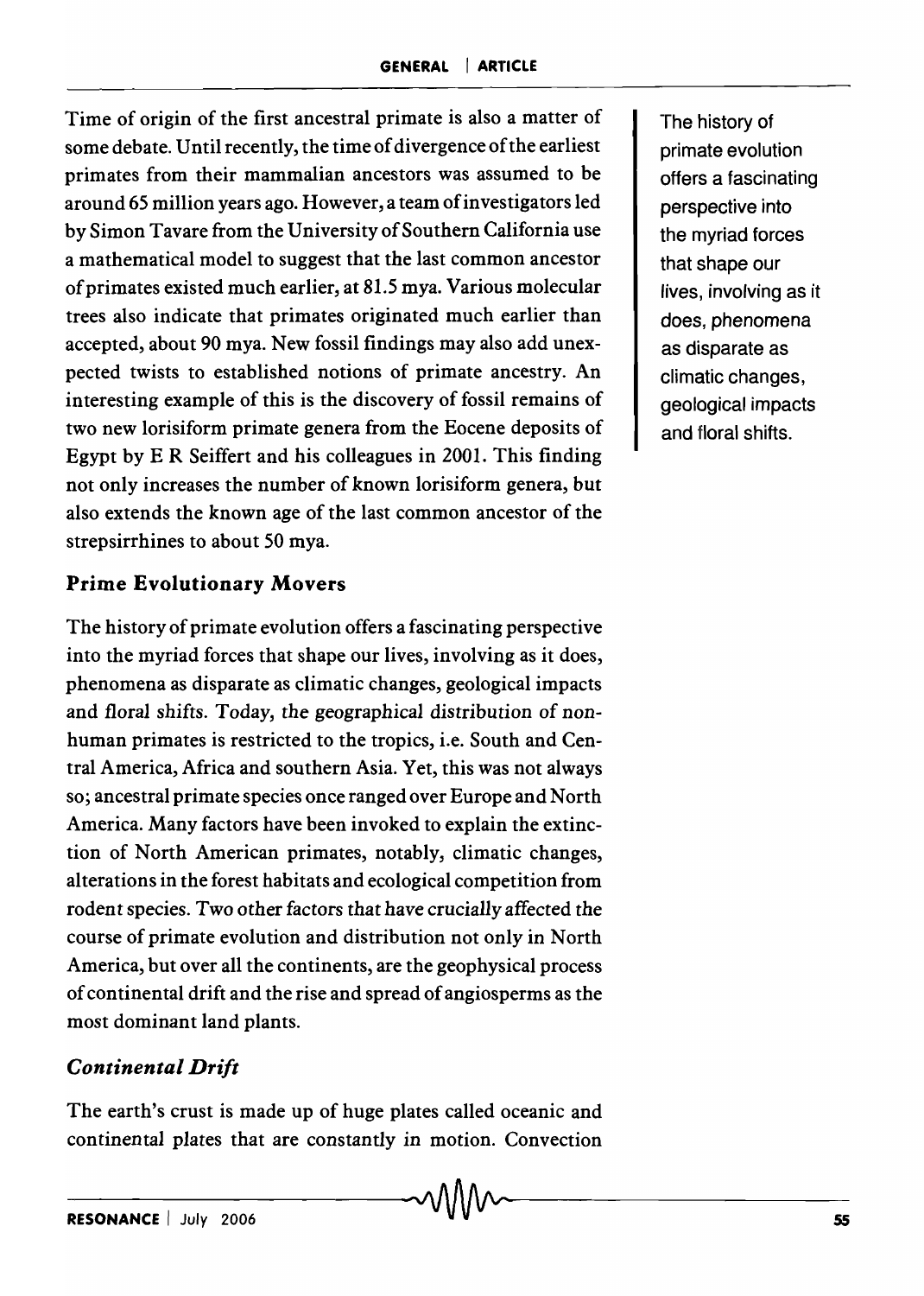#### Box 2. Pangaea

The first detailed theory of continental drift was put forward by the German meteorologist and geophysicist Alfred Wegener in 1912. Wegener proposed that about 280 mya all the continents were united in a vast supercontinent, which he called Pangaea. About 180 mya, Pangaea broke into two supercontinental masses - Laurasia to the north, and Gondwanaland to the south. Laurasia was made of the present day continents of North America, Europe, and Asia, while Gondwanaland was made of the present day continents of Antarctica, Australia and South America. The Indian subcontinent was also part of Gondwanaland and was not connected to Asia at this time. Wegener cited the fit of South America and Africa, and the presence of identical fossils and rock structures in both areas as evidence for the fact that the continents must have been linked in earlier times. As in the case of many great ideas, Wegener's theory was bitterly reviled during his lifetime, and it was only in the 60s that the geological scientific community accepted the theory of continental drift.

> currents beneath the plates move them in different directions and the edges of the plates where they move against each other are sites of intense geological activity like earthquakes, volcanoes and mountain building. These processes are referred to as *plate tectonics* and the movement of the continental plates is called *continental drift (Box* 2). Due to continental drift, the size of the continents and their position with respect to the poles has changed over the years. The linking and separation of continental landmasses at various periods during earth history affected the dispersal of animal species over the continents. Early in the Eocene, Europe was joined to North America, and separated from Asia by the Turgai Strait. By the middle of the Eocene, North America and Europe had divided and by the end of the epoch, Europe and Asia became joined as they are today. Early primates moved from Europe to Asia through the land connection that had formed in the middle Eocene. A temporary land connection also existed between Europe and Africa in the Paleocene (65 - 55 mya), and it is hypothesised that the ancestors of Old World monkeys and apes in Africa may be the descendents of ancestral primates that crossed over from Europe through this land connection. Primates disappeared from Europe and North America during the Oligocene (38 - 22 mya), but due to the land bridges that formed between Europe and Africa in the Miocene,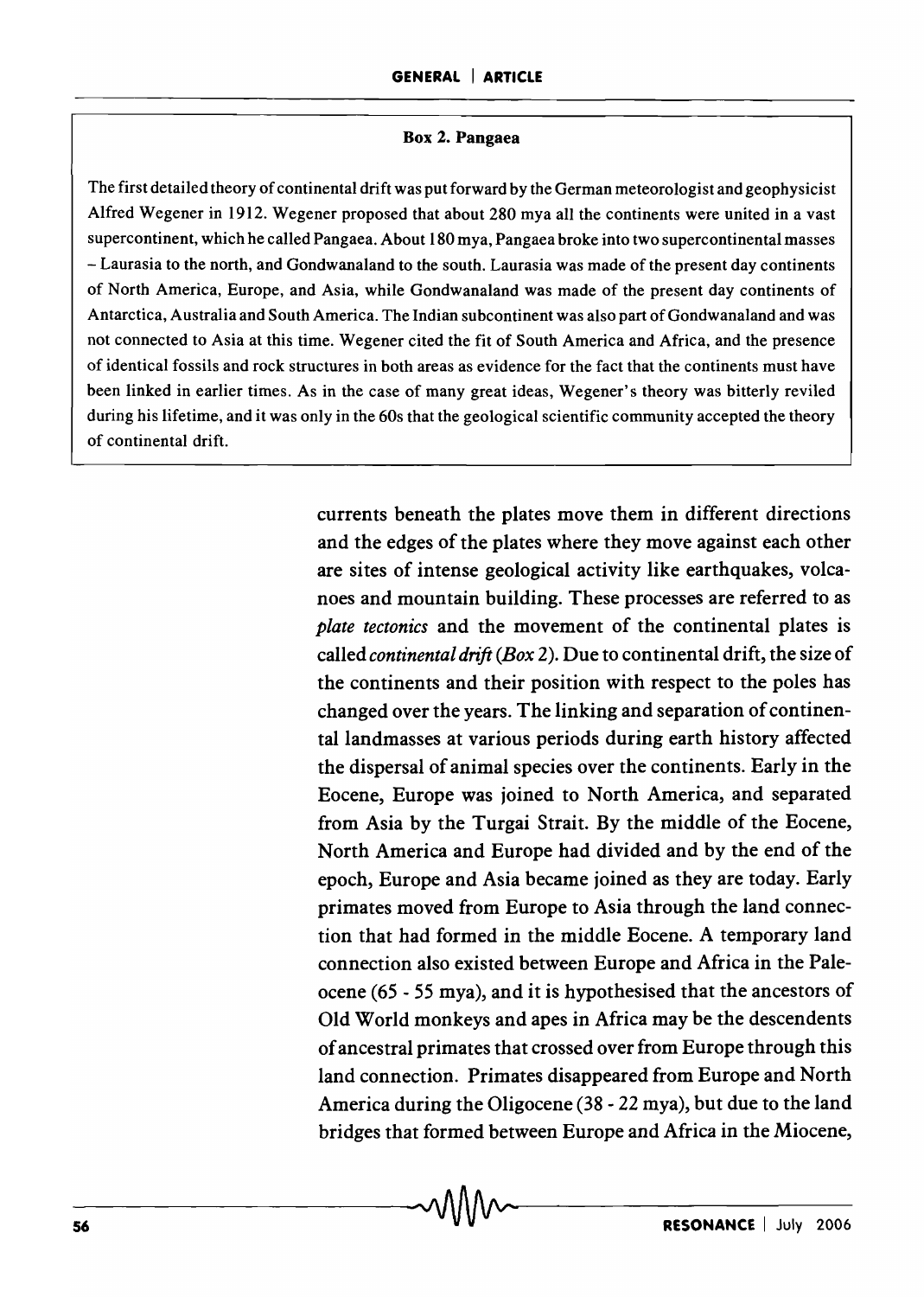they reappeared in Europe and existed there until the Pleistocene (1.8 - 0.12 mya).

Changes in the size and positions of the continents also had a deep impact on the world's climate, which in turn, significantly affected primate evolution. Global cooling and increased glaciation in the Oligocene caused the mid and high latitude vegetation to change from broadleaf evergreen rainforest to deciduous forests. This appears to have triggered a mass faunal extinction event in North America and Europe, spanning about 20,000 years. The remaining primates clustered in smaller tropical forest areas near the Equator. The second disappearance of primates from Europe during the Pleistocene is also linked to the glaciations that occurred then. Over the last 800,000 years or more, the earth has been affected by alternating cold and warm phases of climate. The cold phases, called glaciations, are marked by large ice sheets in the middle latitudes of the northern continents and huge expansions of the polar ice caps, while the warm phases, called interglacials, are when the ice sheets recede and the sea level rises. The most recent glaciation began about 65,000 years ago and ended about 10,000 years ago. Tropical forests appear to have shrunk and expanded with alternating cold and warm phases in climate, resulting in the formation of small forest islands separated by vast stretches of open country savanna. Scientists have conjectured that this climatic effect has been responsible for high species endemism and diversity in Old and New World rain forests. According to the 'forest refuge theory', primate (and other animal) populations trapped in these forest islands, remained isolated from one another for many thousands of years. During this time, they diverged due to random genetic changes and local selection pressures. When the forests expanded and contact was re-established between the isolated populations, they had now diverged sufficiently from each other not to interbreed i.e., they had become separate species.

#### *Angiosperm Domination*

Angiosperms first appeared in earth history in the Cretaceous

Changes in the size and positions of the continents also had a deep impact on the world's climate, which in turn, significantly affected primate evolution.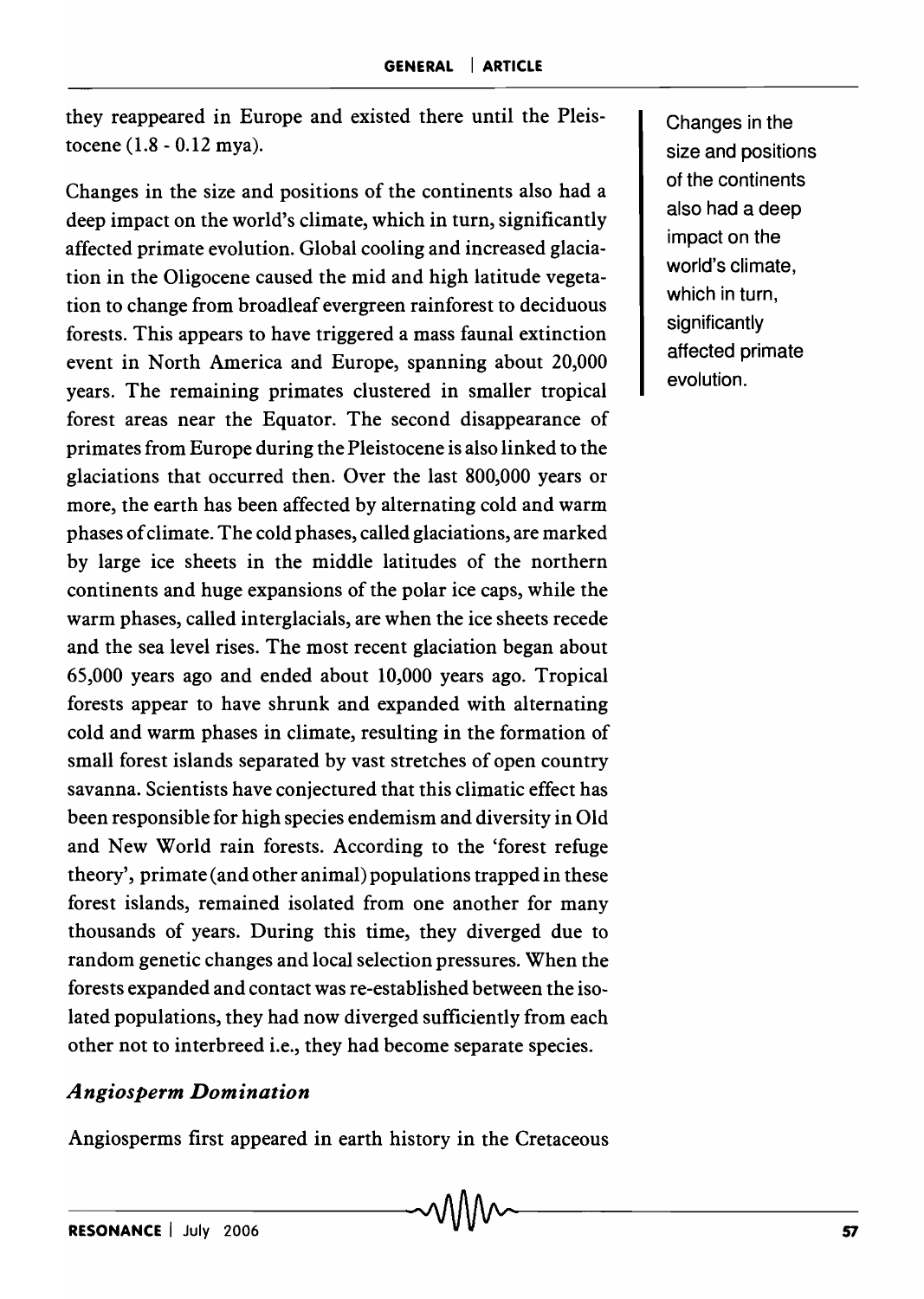The domination of angiosperms is a critical factor in primate evolution, and many primatologists consider it central to explanations of how primates originated from their mammalian ancestors.

period at about 135 mya. Because of their flowering mechanism, they possessed an evolutionary advantage over the gymnosperms, the dominant land plants then. Angiosperms radiated and increased and by the Eocene epoch were firmly established as the most dominant land plants. The appearance of new food resources in the form of flowers, fruit and buds led to a major radiation of many groups of small mammals, including primates. Insects that co-evolved with the flowering plants, also diversified and multiplied, opening a new ecological niche of insectivorous feeding for many mammals. The domination of angiosperms is, thus, a critical factor in primate evolution, and many primatologists consider it central to explanations of how primates originated from their mammalian ancestors.

# Theories of Primate Evolution

Many theories have been developed to explain the causes that led to the divergence of primates from their mammalian ancestors. The main competing theories are:

*Arboreal Theory:* First proposed by G Elliot Smith in 1912 and further developed by Wood Jones in 1916, this theory holds that primate morphological traits resulted from adaptation to an arboreal way oflife by a primitive, insectivorous mammal. Jones postulated that the development of forelimbs for climbing, reduction of olfaction and elaboration of vision, touch and hearing led to improved eye-hand coordination for an arboreal mode of life. Hence, primate morphological traits have developed in response to an arboreal mode of life.

*Visually-oriented Predation Theory:* In 1972, M Cartmill, forced a rethink on primate origins with his rejection of the arboreal theory. Cartmill argued that many arboreal mammals, e.g. tree squirrels, are successfully adapted to an arboreal mode of life, and yet do not possess characteristic primate traits. Therefore, the arboreal theory cannot explain the evolution of 'primate' traits. Instead, Cartmill proposed that (i) grasping hands and feet are advantageous to animals that forage in terminal branches and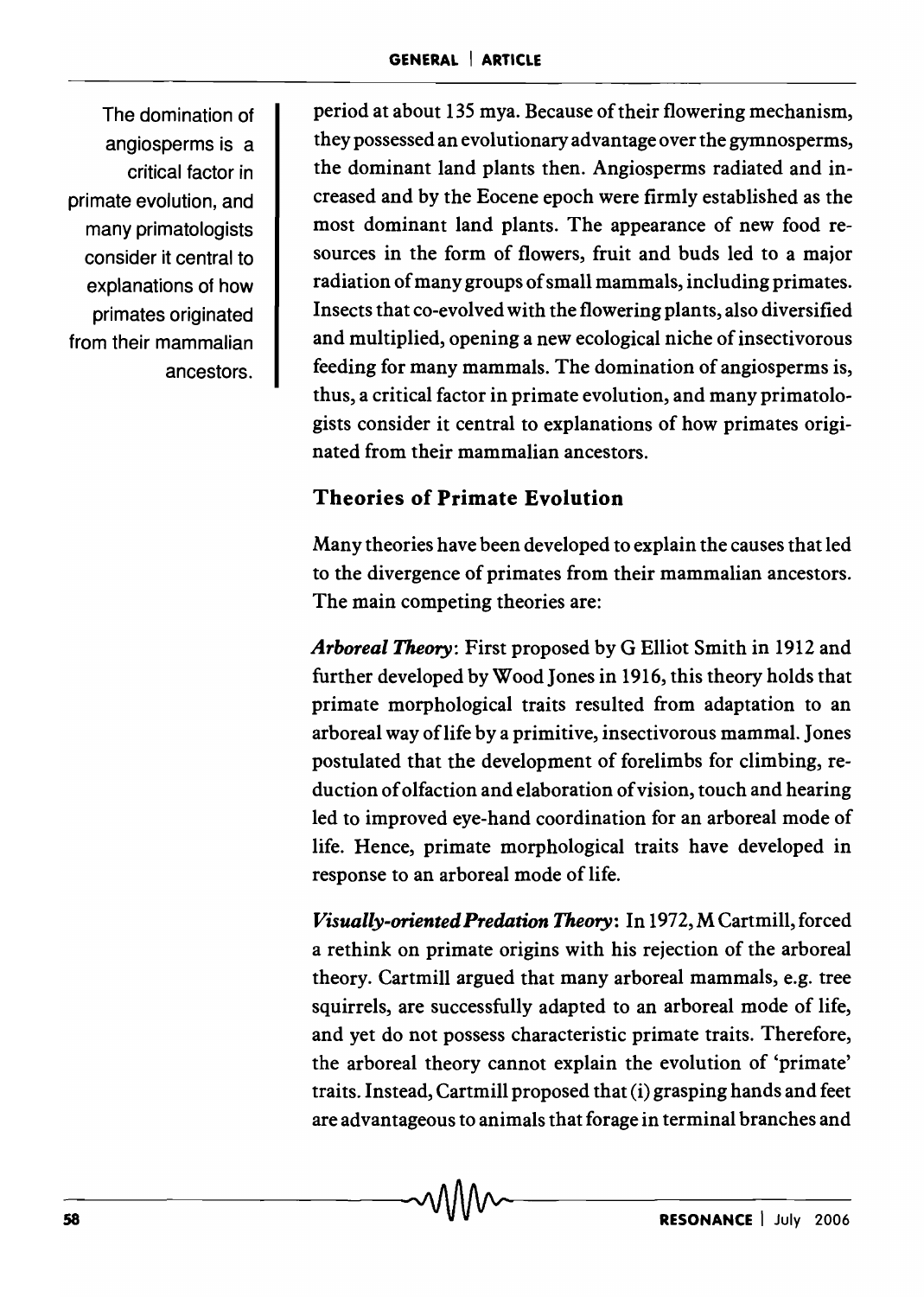(ii) optic convergence is largely restricted to predators that depend on vision for the detection of prey. Therefore primate adaptations actually arose from a nocturnal, visually-oriented insect predation mode of life in the terminal branches of trees and shrubs.

*Angiosperm Exploitation Theory:* In a review article published in *theAmericanJoumal of Primatology* in 1991, Robert W Sussman questioned the adequacy of Cartmill's theory to explain primate origins. Sussman pointed out that (i) the majority of the primates are omnivorous, and very few eat more insects than plant material (ii) nocturnal primates depend more on hearing and olfaction than vision to catch insects. Therefore the primate visual system must have developed in response to feeding on fruits and insects in the terminal branches. Elaborating on his hypothesis, Sussman elucidates that the evolution of modern primates, and other mammals and birds, parallels the rapid diversification of angiosperms and that all these organisms are linked a in a tight co-evolutionary relationship. Primate adaptations developed from the need to exploit small food sources available on newly diversifying flowering plants and are thus a product of diffuse co-evolu tionary in teractions with angiosperms.

*Arboreal-Predation-Angiosperm Exploitation Theory:* D T Rasmussen contends that there is no single most important factor responsible for the evolutionary shift that led to the primate lineage. Angiosperm evolution led to the rich food source of fruits, flowers and insects. To exploit this, early primates needed to become arboreal and develop characteristics of visual predation. Hence all three theories are mutually interdependent and together explain the origin of primates.

## Conclusion

The above pages have briefly reviewed primate evolutionary history, the past and present distribution of primates, and the major ecological factors that are likely to have affected the course of this evolution. Apart from biology, climatic factors and habi-

Primate adaptations actually arose from a nocturnal, visuallyoriented insect predation mode of life in the terminal branches of trees and shrubs.